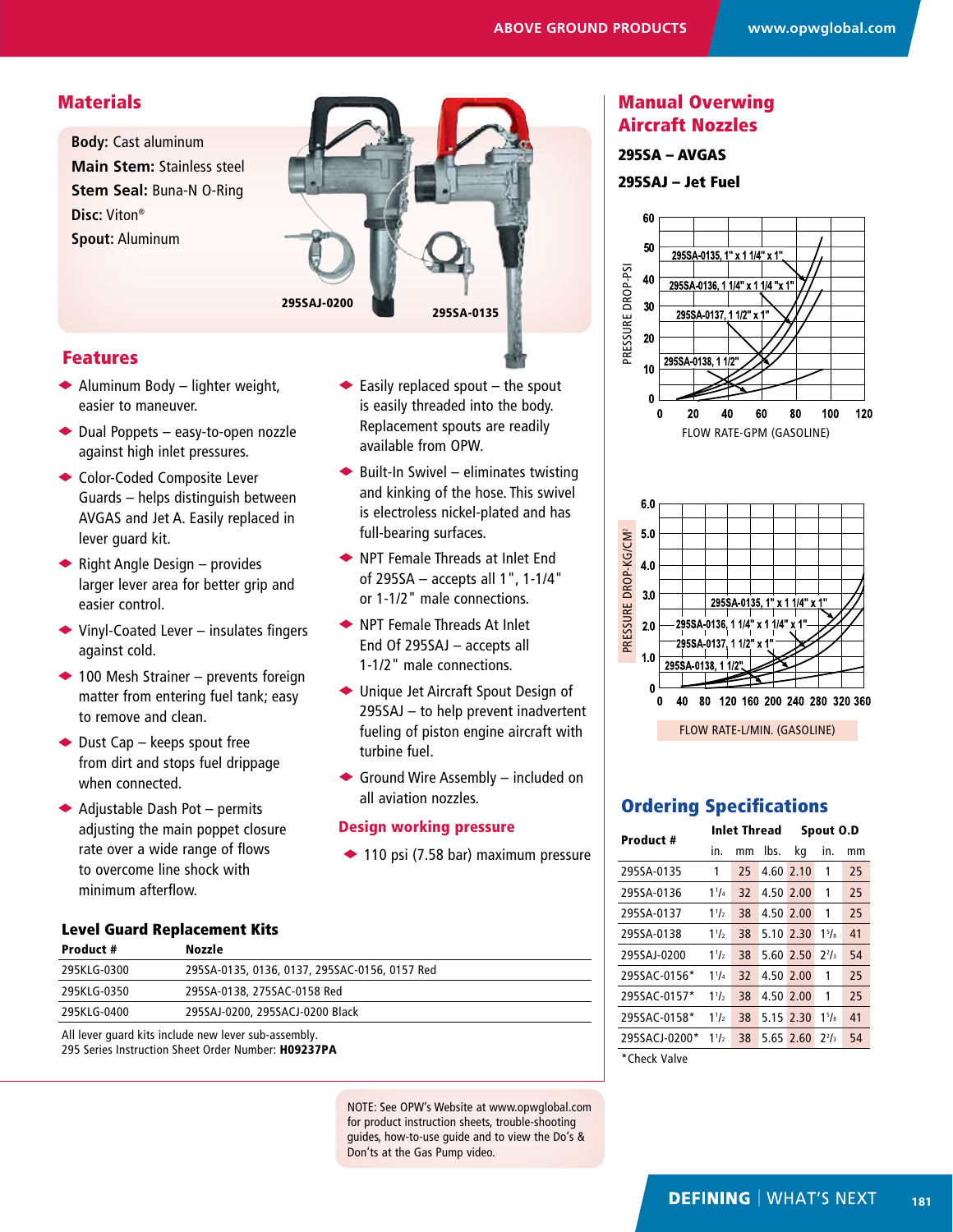

#### Replacement Parts - OPW 295SA/295SAC & 295SAJ



\* Replacement part for nozzles built after 08/1998. Part is unavailable for nozzles built before this date.

\*\* Includes 295SRK-0001 or 295SRK-0002 and contact ring.